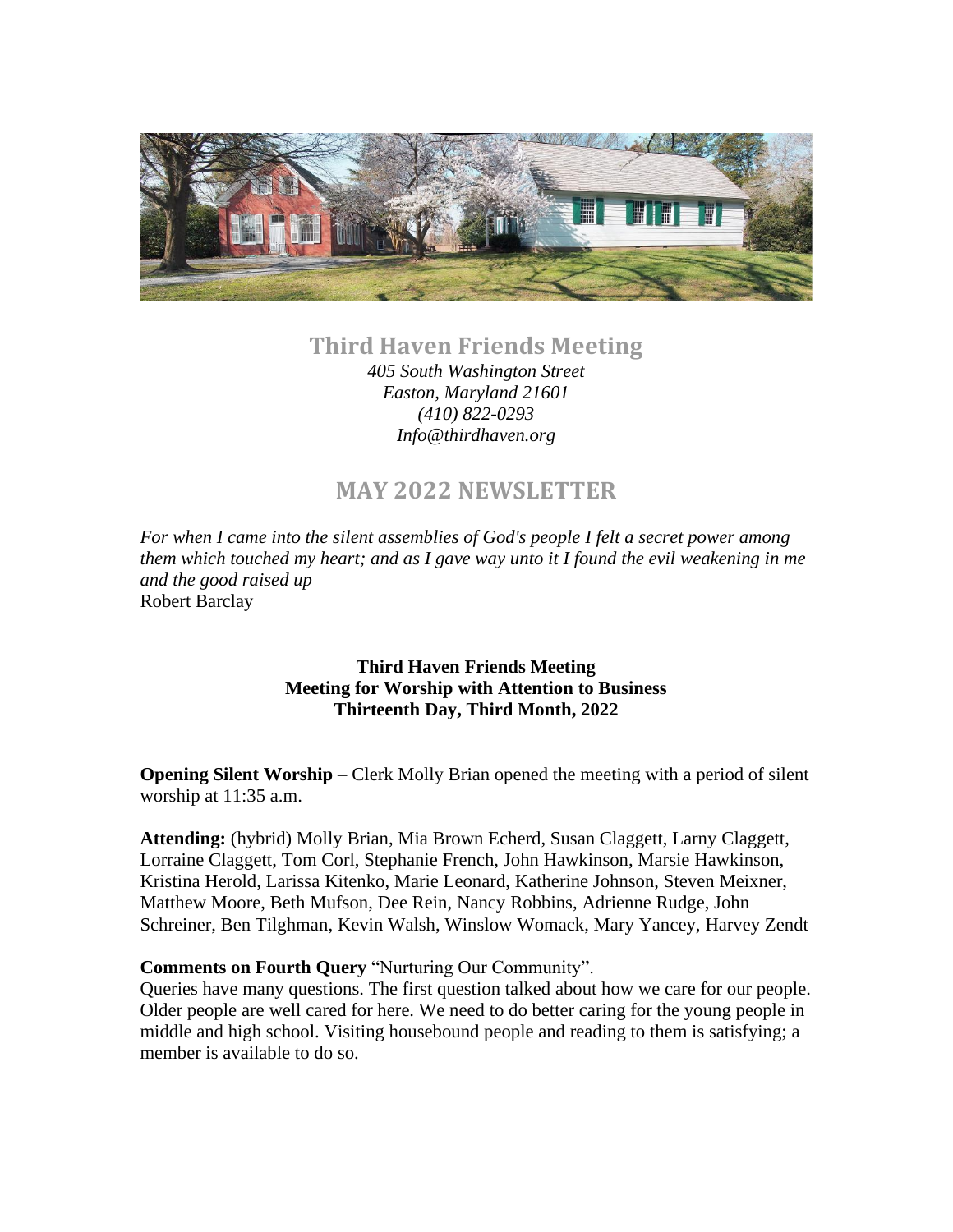## **Approval of Minutes** March Meeting for Worship with Attention to Business**-Approved**

#### **From the Clerk's Desk**- *Molly Brian*

Asbury and Third Haven are still trying to get together for a concert date. Hopefully May or June will work.

Mark Beck's memorial service is on May  $21<sup>st</sup> 1$  p.m. Volunteers needed. Call Molly or Tom.

Sarah Claggett and Tim Nowicki wedding May 28th 3 p.m. Volunteers needed. Call Molly or Tom.

Molly will be away from end of May through August visiting her son in New Zealand.

#### **Treasurer's Report** – *Ben Tilghman*

With three quarters (75%) of our fiscal year behind us, we remain in good financial shape. Our performance of actual income and expenditures to budget is tracking right on target, with income at 75.7% of the annual budget and expenses at 76.1%. Compared to last year at the end of the third quarter, income is up 13%, while expenses are up 10%, We see no reason why this permanence shouldn't continue through the end of the fiscal year on June 30.

The balance sheet reflects an 8% decrease in value of our restricted assets at Friends Fiduciary compared to the quarter ending December 31. This decrease, while regrettable, is consistent with the financial markets in general for the past quarter. We will continue to monitor Friends Fiduciary's performance, but at this time we do not feel any specific action is advisable.

For those committees who have not given me their budget requests for FY 22-23, we will presume that you are requesting the same as last year. Please let me know if you would like something different.

In FY 22-23 we will budget a minimal amount for the Planning Committee approximately \$600, or a bit more for Land Use committee which is part of Planning. While it is likely that we will have some significant Planning expenditures in FY22-23, we feel it best to address those expenditures on a case by case level, and obtain specific Meeting approval for each.

Posted on our website: Balance Sheet, Income and Expenses Report

**Hospitality Annual Report***- Mary Yancey with Beth Mufson* **Accepted** *with gratitude* The Hospitality Committee had a relatively quiet year in 2021, as in-person meetings were constrained by COVID 19 at both the beginning and the end of the year. We continue to meet our main function which is to nurture our Third Haven community through food and fellowship at the rise of meeting for worship on first days. We also provided hospitality after a few memorial services which were held at Third Haven this year. In February 2021 (and 2022,) we organized a "Secret Valentine" activity where Friends participated by sending a small Valentines gift to another Friend during the otherwise isolated days of the pandemic.

We encourage Friends to continue to demonstrate our caring for one another by bringing food to share on first days, and assisting with set up and clean up on those days.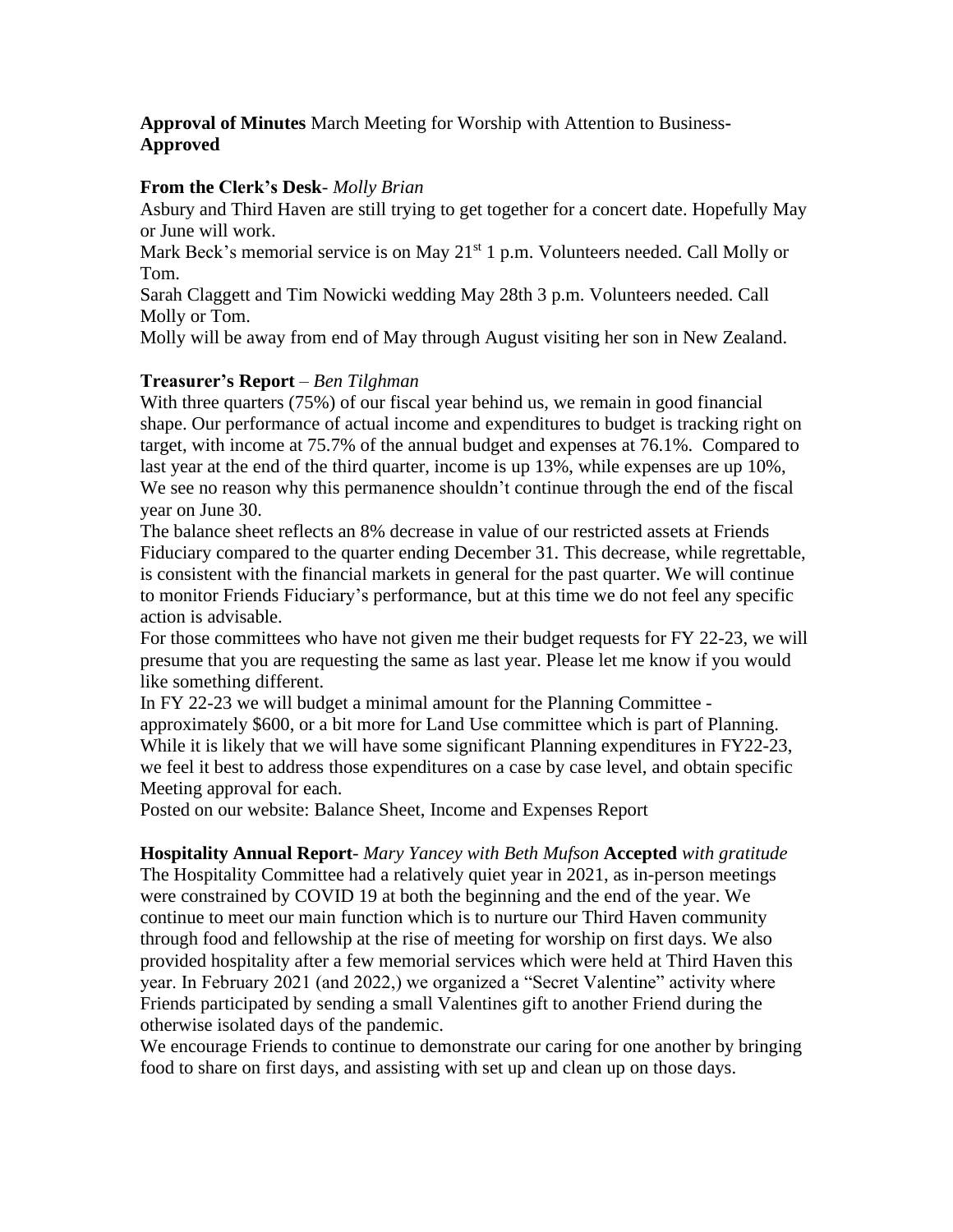#### **Update on Planning Committee***-Tom Corl*

Shamika Godley has completed her report on the assessment of our buildings and grounds with reference to the Americans with Disabilities Act (ADA). The Committee will review and discuss this report at its next meeting, on April 20.

The Committee met with 2 architect firms — Crosby + Associates on April 6 and Mark McInturff on April 9 — and held "charrettes" to assess the firms' capacities, relevant experience and suitability for the proposed planning project, as set forth in the request for proposal (RFP). The third firm — Milner — will come for a site visit on April 12 and a charrette on April 22. After the charrettes are completed, the Committee will meet to discuss how to proceed and report back to the meeting for business on a recommended course of action for next steps.

In an earlier report, Ben Tilghman, the Meeting Treasurer, reported that there is approximately \$18,000 in the Meeting Building Fund. This amount will cover the ADA assessment and the 3 stipends for the 3 architect firms. Tom indicated that the Committee has no meaningful estimate for the cost of the planning project, the building program and the land use improvements. However, it very likely that the cost will be a great deal more than the \$13,000 remaining in the Building Fund. Accordingly, the Planning Committee will bring a request to the meeting for business in 5th or 6th month to transfer funds from Meeting reserves to the Building Fund, to cover the cost of the anticipated planning contract. The Trustees may contribute to the cost of the planning contract. Further, The meeting will need to establish a development or fund-raising committee to plan and prepare for raising funds necessary for the building program and land use improvements. The future costs of the building program and land use improvements will be paid out of the Meeting Building Fund.

Land use planning as a subcommittee is working with students from Morgan State students on land use possibilities honoring Quaker values and the sacred nature of the property. Recordings of their meetings will be available through announcement links. We need to think about how much access we are comfortable allowing to the public. Final Morgan State student studio will be May 9<sup>th</sup> from 4-7p.m.

#### **Update on THFM logo***- Marie Leonard* **Approved**

Logo comments have been gathered. The logo's provides consistency in our printed materials. Equal emphasis should be given to the words Third Haven and Friends Meeting. The recommended design has a line holding the words together and an historic font. This will be used on letterhead, communications within our community, press releases, signage, brochures and other communications.

#### **New Business**

**Philadelphia Yearly Meeting Session Report** We are reminded of two main areas of concentration: racism and climate change. Collaboratives on economic justice and racism met. Climate change involved 5 special activities, focused on the monthly meetings. Green Street Friends Meeting has come to a decision on reparations with \$50,000 budgeted for the next 10 years to use among the local population there. PYM recommends monthly meeting climate stewards. April 4 will be a special meeting about political lobbying permitted to 501c3 organizations such as PYM and monthly meetings.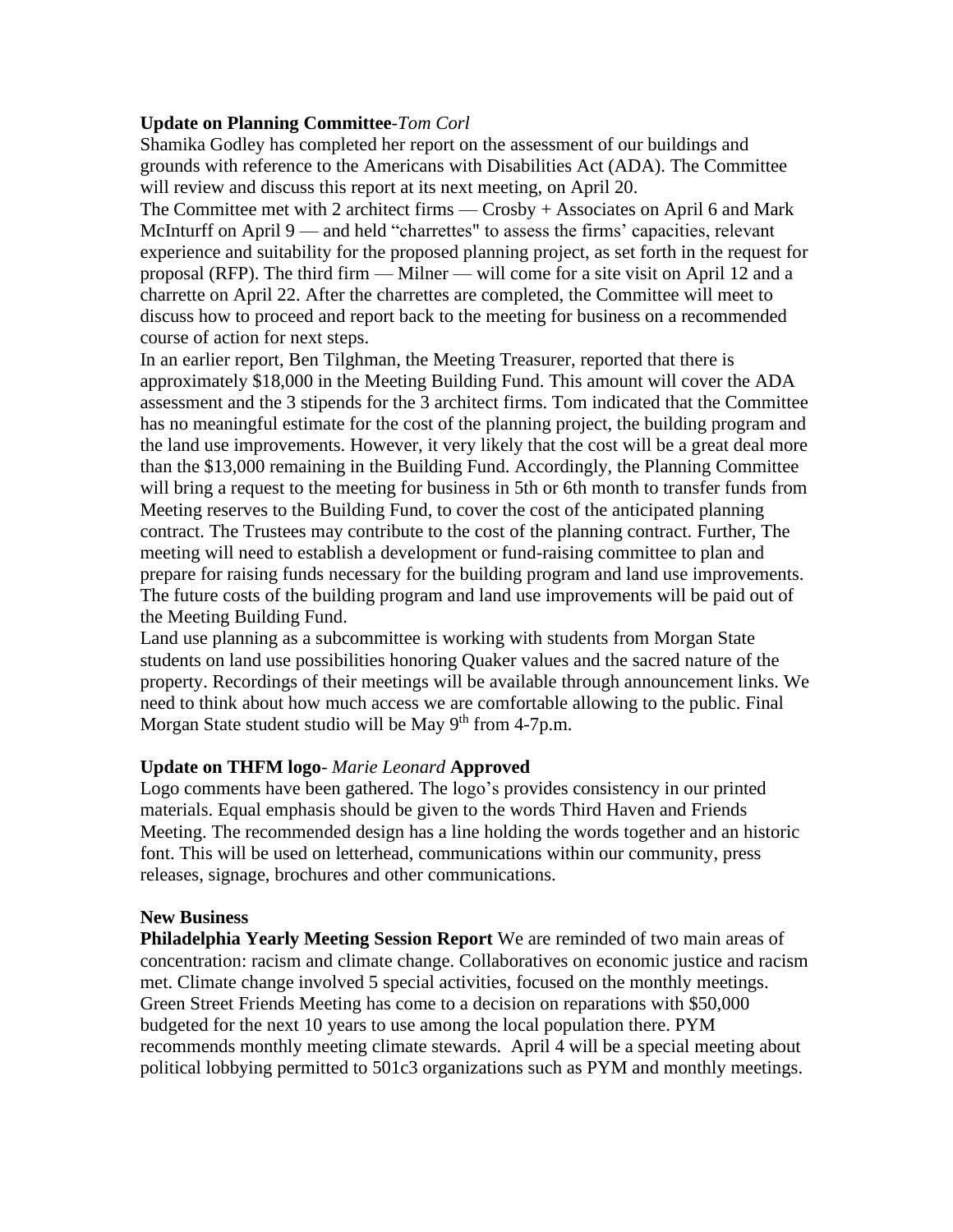Individuals may lobby. Fernando Francisco, Director of Pendle Hill, spoke on theology and Quakerism, emphasizing what your life actions show rather than what you study.

**Southern Quarter Meeting** plans are still in the works.

**Closing Silent Worship 12:15 p.m.** D. Rein, Recorder

**Announcements** <http://www.thirdhaven.org/announcements.php> Calendar of Activities <http://www.thirdhaven.org/calendar.php> Online directory <http://www.thirdhaven.org/members/dir.php>

Our newsletter circulates during the first week of each month to enable readers to review the minutes of the most recent meeting for worship with attention to business.

#### **Recent Events:**

On April 2, we swept, dusted, vacuumed, weeded and mulched during Property and Grounds' Spring Cleanup. The major project was to begin painting Annie's Cottage! Hands are still needed to complete the work. Contact Larny Claggett to volunteer.

On April 3, Joan Wetmore gave her Spiritual Journey.

The Planning Committee has hosted charrettes by three architectural firms related to the master plan for the Meeting.

Thursday peace vigils continue.

The new logo for our Meeting designed by Marie Leonard was approved and will be used to head our announcements and the newsletter.

# THIRD HAVEN FRIENDS MEETING

## **First Day School**

**May 1** Next Children's' program is May 1 with Miss Cherie and Miss Kristin. They will most likely lead an outdoor adventure.

**May 15**, we are planning some garden fun- getting our children's gardens in shape for the season.

**June 5** We also plan to have our annual Moving up ceremony at the rise of Meeting. **Summer mindfulness camp** is set for July 11-15 at Third Haven.

If anyone has questions or ideas, please reach out to me anytime- Susan Claggett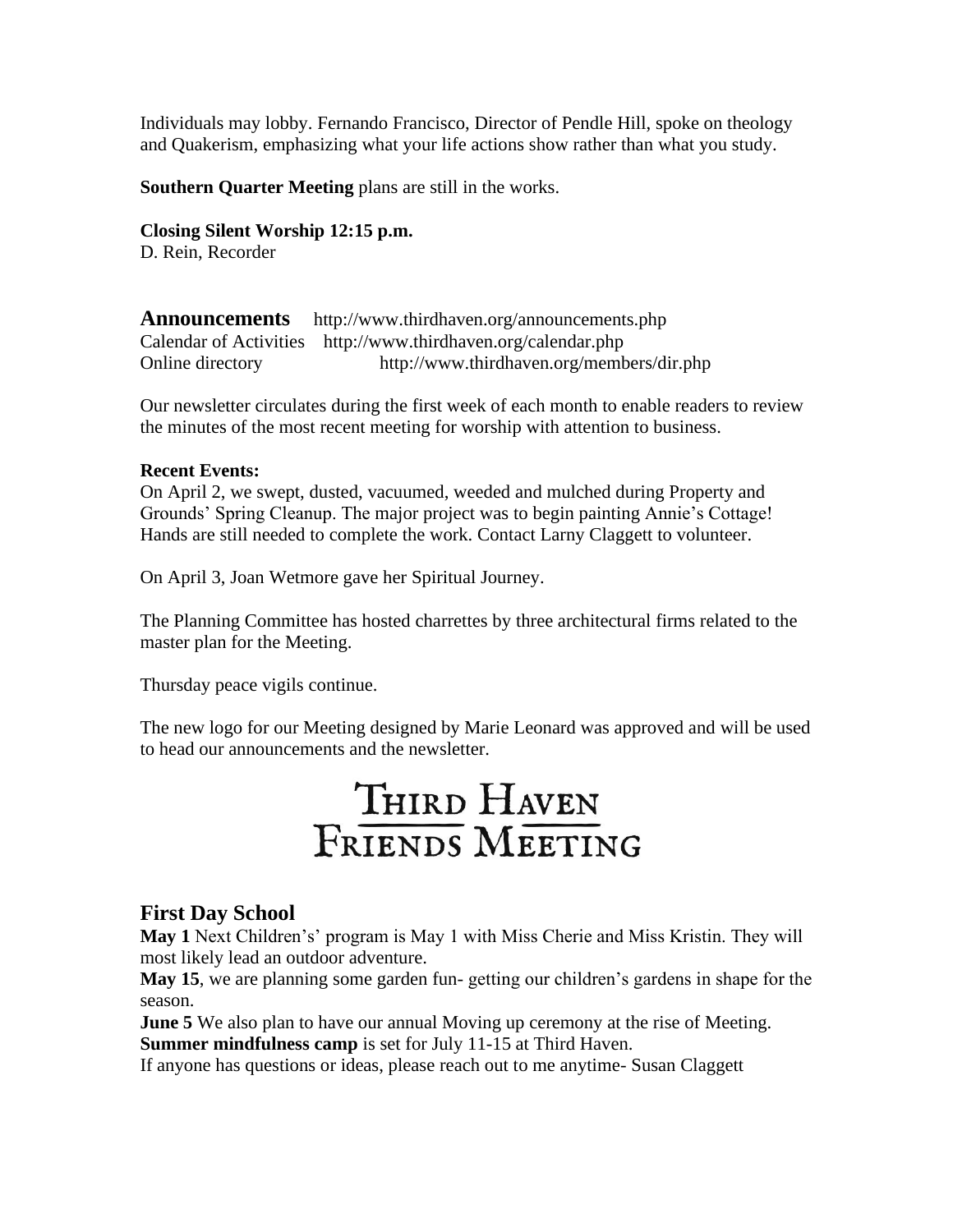#### **April 30 [Saturday] Spring Native Plant Swap**

Spring Native Plant Swap at Third Haven will be Saturday, April 30 from 9am to 12 noon - We hope that you will come and participate!

We are asking for extra caution because of the highly destructive asian jumping worms. They're nasty critters, and they've been spotted here on the Eastern Shore. Please see this link for more information:

[http://warren.cce.cornell.edu/gardening-landscape/warren-county-master-gardener](http://warren.cce.cornell.edu/gardening-landscape/warren-county-master-gardener-articles/invasive-asian-jumping-earthworms)[articles/invasive-asian-jumping-earthworms](http://warren.cce.cornell.edu/gardening-landscape/warren-county-master-gardener-articles/invasive-asian-jumping-earthworms)

In summary we are asking the following:

1) If at all possible, please bring bare root plants only.

2) If you believe that you have an infestation of these worms on your property, please don't bring any plants to share. We would still love to see you at the swap - and hopefully you will find something new to take home.

If you have any further questions please call me at 410 829 0959.

Thank you Mary Yancey

Maryland Native Plant Society [https://mdflora.org](https://mdflora.org/)

## **May 1 [Sunday]**

#### **Meeting for Worship**

Hybrid Meeting for Worship (Live in Brick Meeting House and on Zoom) will be held this Sunday at 10 am. Please bring a donation of non-perishable food for the Neighborhood Service Center

## **May l [Sunday]**

## **Spiritual Journey, Molly Brian**

At the rise of meeting for worship, after hospitality, Molly Brian will present her Spiritual journey. This will be in the brick meetinghouse and available on Zoom. Please join us.

## **May 4 (Wednesday)**

## **Wednesday Meeting for Worship 5:30 PM**

Meeting for Worship will be held in the Brick Meeting House from 5:30 to 6pm with simultaneous virtual meeting.

## **May 5 [Thursday]**

#### **Peace Vigil**

The peace vigil continues (weather permitting, of course) at 5PM Thursday in front of the courthouse in Easton. Nancy and I will be gone the last 3 Thursdays in April. We make up 40% of the usual vigilantes. If at all possible, please fill in for us while we are away. John Turner

## **May 7 [Saturday] Garden Tour and Pilgrimage**

Talbot County Garden Club will hold their annual Tour and Pilgrimage on May 7th. Third Haven will be the designated spot for ticket holders to pick up their boxed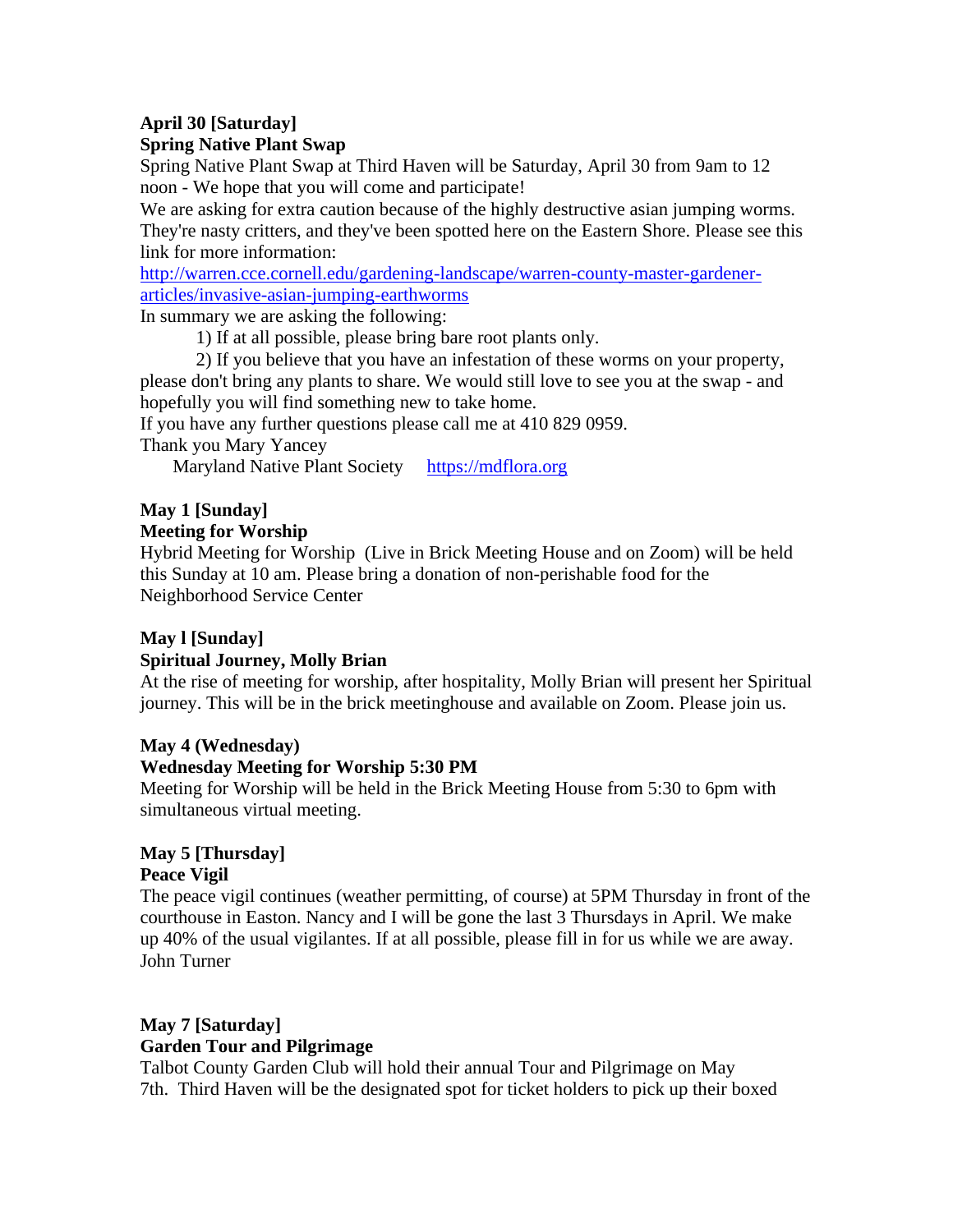lunches. The Garden Club will handle all the lunches and tickets. However, we will need to have volunteers from about 10:30 AM -1:00 PM to be on hand as Friendly Presences who are willing to answer people's questions or show people the Old Meeting House and grounds. Please let Molly know if you are willing to volunteer for an hour that day. The link to the pilgrimage is:

[https://www.visitmaryland.org/events/talbot-county-tour-maryland-house-garden](https://www.visitmaryland.org/events/talbot-county-tour-maryland-house-garden-pilgrimage)[pilgrimage](https://www.visitmaryland.org/events/talbot-county-tour-maryland-house-garden-pilgrimage)

**May 21 A memorial service for Mark Beck** will be held here on May 21 at 1 PM. His family has donated a memorial bench to the Meeting. It is located in front of the Old Meeting House. Volunteers to help as greeters and with parking may contact Molly Brian.

## **Morgan State Studio Reviews by the landscape architecture students.**

February 17, this is the First review, (prior to the March 10 review) and shows the students first impressions of the THMM grounds.

[https://urldefense.proofpoint.com/v2/url?u=https-](https://urldefense.proofpoint.com/v2/url?u=https-3A__morganstate.zoom.us_rec_share_ZaosO6c-5FB2vQd1MmLTZxOL80KQHpJB7riLh80aptGjjWAXT6E63F8LbfkUFCm7k4.3zV3d8qM8QmGl-5FN7&d=DwMFAw&c=0CCt47_3RbNABITTvFzZbA&r=wHxY9pYOiqbiRl-shhMFqt0tEyakVuNEqHkJBIq1-D0&m=mMbg99H9nuuX4ArK3NbKFjekzxWiHmYwMTDB9CyhnA5zaB36YjgC0XEFgcAbPyjJ&s=M73-lUYvj7vK3XWXdSfIWpZIoOQ1yjK-Nt0VyiXEUnI&e=)

3A \_morganstate.zoom.us\_rec\_share\_ZaosO6c-

[5FB2vQd1MmLTZxOL80KQHpJB7riLh80aptGjjWAXT6E63F8LbfkUFCm7k4.3zV3d8](https://urldefense.proofpoint.com/v2/url?u=https-3A__morganstate.zoom.us_rec_share_ZaosO6c-5FB2vQd1MmLTZxOL80KQHpJB7riLh80aptGjjWAXT6E63F8LbfkUFCm7k4.3zV3d8qM8QmGl-5FN7&d=DwMFAw&c=0CCt47_3RbNABITTvFzZbA&r=wHxY9pYOiqbiRl-shhMFqt0tEyakVuNEqHkJBIq1-D0&m=mMbg99H9nuuX4ArK3NbKFjekzxWiHmYwMTDB9CyhnA5zaB36YjgC0XEFgcAbPyjJ&s=M73-lUYvj7vK3XWXdSfIWpZIoOQ1yjK-Nt0VyiXEUnI&e=) [qM8QmGl-](https://urldefense.proofpoint.com/v2/url?u=https-3A__morganstate.zoom.us_rec_share_ZaosO6c-5FB2vQd1MmLTZxOL80KQHpJB7riLh80aptGjjWAXT6E63F8LbfkUFCm7k4.3zV3d8qM8QmGl-5FN7&d=DwMFAw&c=0CCt47_3RbNABITTvFzZbA&r=wHxY9pYOiqbiRl-shhMFqt0tEyakVuNEqHkJBIq1-D0&m=mMbg99H9nuuX4ArK3NbKFjekzxWiHmYwMTDB9CyhnA5zaB36YjgC0XEFgcAbPyjJ&s=M73-lUYvj7vK3XWXdSfIWpZIoOQ1yjK-Nt0VyiXEUnI&e=)

[5FN7&d=DwMFAw&c=0CCt47\\_3RbNABITTvFzZbA&r=wHxY9pYOiqbiRl](https://urldefense.proofpoint.com/v2/url?u=https-3A__morganstate.zoom.us_rec_share_ZaosO6c-5FB2vQd1MmLTZxOL80KQHpJB7riLh80aptGjjWAXT6E63F8LbfkUFCm7k4.3zV3d8qM8QmGl-5FN7&d=DwMFAw&c=0CCt47_3RbNABITTvFzZbA&r=wHxY9pYOiqbiRl-shhMFqt0tEyakVuNEqHkJBIq1-D0&m=mMbg99H9nuuX4ArK3NbKFjekzxWiHmYwMTDB9CyhnA5zaB36YjgC0XEFgcAbPyjJ&s=M73-lUYvj7vK3XWXdSfIWpZIoOQ1yjK-Nt0VyiXEUnI&e=)[shhMFqt0tEyakVuNEqHkJBIq1-](https://urldefense.proofpoint.com/v2/url?u=https-3A__morganstate.zoom.us_rec_share_ZaosO6c-5FB2vQd1MmLTZxOL80KQHpJB7riLh80aptGjjWAXT6E63F8LbfkUFCm7k4.3zV3d8qM8QmGl-5FN7&d=DwMFAw&c=0CCt47_3RbNABITTvFzZbA&r=wHxY9pYOiqbiRl-shhMFqt0tEyakVuNEqHkJBIq1-D0&m=mMbg99H9nuuX4ArK3NbKFjekzxWiHmYwMTDB9CyhnA5zaB36YjgC0XEFgcAbPyjJ&s=M73-lUYvj7vK3XWXdSfIWpZIoOQ1yjK-Nt0VyiXEUnI&e=)

[D0&m=mMbg99H9nuuX4ArK3NbKFjekzxWiHmYwMTDB9CyhnA5zaB36YjgC0XEF](https://urldefense.proofpoint.com/v2/url?u=https-3A__morganstate.zoom.us_rec_share_ZaosO6c-5FB2vQd1MmLTZxOL80KQHpJB7riLh80aptGjjWAXT6E63F8LbfkUFCm7k4.3zV3d8qM8QmGl-5FN7&d=DwMFAw&c=0CCt47_3RbNABITTvFzZbA&r=wHxY9pYOiqbiRl-shhMFqt0tEyakVuNEqHkJBIq1-D0&m=mMbg99H9nuuX4ArK3NbKFjekzxWiHmYwMTDB9CyhnA5zaB36YjgC0XEFgcAbPyjJ&s=M73-lUYvj7vK3XWXdSfIWpZIoOQ1yjK-Nt0VyiXEUnI&e=) [gcAbPyjJ&s=M73-lUYvj7vK3XWXdSfIWpZIoOQ1yjK-Nt0VyiXEUnI&e=](https://urldefense.proofpoint.com/v2/url?u=https-3A__morganstate.zoom.us_rec_share_ZaosO6c-5FB2vQd1MmLTZxOL80KQHpJB7riLh80aptGjjWAXT6E63F8LbfkUFCm7k4.3zV3d8qM8QmGl-5FN7&d=DwMFAw&c=0CCt47_3RbNABITTvFzZbA&r=wHxY9pYOiqbiRl-shhMFqt0tEyakVuNEqHkJBIq1-D0&m=mMbg99H9nuuX4ArK3NbKFjekzxWiHmYwMTDB9CyhnA5zaB36YjgC0XEFgcAbPyjJ&s=M73-lUYvj7vK3XWXdSfIWpZIoOQ1yjK-Nt0VyiXEUnI&e=)

April 18 - This is the most recent review, and shows beginning planning phases on their part.

[https://urldefense.proofpoint.com/v2/url?u=https-](https://urldefense.proofpoint.com/v2/url?u=https-3A__morganstate.zoom.us_rec_share_A4bGYS66CwpvPfh17eAV9Kpc8GRoXo5XUEkXfQApbodTqFYjJT-5FLhY2w-5FNoVzbyq.B0QN5cavgV20lP05&d=DwMFAw&c=0CCt47_3RbNABITTvFzZbA&r=wHxY9pYOiqbiRl-shhMFqt0tEyakVuNEqHkJBIq1-D0&m=5Cr6PEb8I40qZyfHnnPBUHvW68U-S4gDCpvC27PNMcrhfse8ay0C7dpGJgOmuYig&s=sGegX4XPYPOb0w_7Oi3prrzmcV0Haa9gXKibGeOD30o&e=)

3A morganstate.zoom.us rec\_share\_A4bGYS66CwpvPfh17eAV9Kpc8GRoXo5XUEk [XfQApbodTqFYjJT-5FLhY2w-](https://urldefense.proofpoint.com/v2/url?u=https-3A__morganstate.zoom.us_rec_share_A4bGYS66CwpvPfh17eAV9Kpc8GRoXo5XUEkXfQApbodTqFYjJT-5FLhY2w-5FNoVzbyq.B0QN5cavgV20lP05&d=DwMFAw&c=0CCt47_3RbNABITTvFzZbA&r=wHxY9pYOiqbiRl-shhMFqt0tEyakVuNEqHkJBIq1-D0&m=5Cr6PEb8I40qZyfHnnPBUHvW68U-S4gDCpvC27PNMcrhfse8ay0C7dpGJgOmuYig&s=sGegX4XPYPOb0w_7Oi3prrzmcV0Haa9gXKibGeOD30o&e=)

[5FNoVzbyq.B0QN5cavgV20lP05&d=DwMFAw&c=0CCt47\\_3RbNABITTvFzZbA&r=](https://urldefense.proofpoint.com/v2/url?u=https-3A__morganstate.zoom.us_rec_share_A4bGYS66CwpvPfh17eAV9Kpc8GRoXo5XUEkXfQApbodTqFYjJT-5FLhY2w-5FNoVzbyq.B0QN5cavgV20lP05&d=DwMFAw&c=0CCt47_3RbNABITTvFzZbA&r=wHxY9pYOiqbiRl-shhMFqt0tEyakVuNEqHkJBIq1-D0&m=5Cr6PEb8I40qZyfHnnPBUHvW68U-S4gDCpvC27PNMcrhfse8ay0C7dpGJgOmuYig&s=sGegX4XPYPOb0w_7Oi3prrzmcV0Haa9gXKibGeOD30o&e=) [wHxY9pYOiqbiRl-shhMFqt0tEyakVuNEqHkJBIq1-](https://urldefense.proofpoint.com/v2/url?u=https-3A__morganstate.zoom.us_rec_share_A4bGYS66CwpvPfh17eAV9Kpc8GRoXo5XUEkXfQApbodTqFYjJT-5FLhY2w-5FNoVzbyq.B0QN5cavgV20lP05&d=DwMFAw&c=0CCt47_3RbNABITTvFzZbA&r=wHxY9pYOiqbiRl-shhMFqt0tEyakVuNEqHkJBIq1-D0&m=5Cr6PEb8I40qZyfHnnPBUHvW68U-S4gDCpvC27PNMcrhfse8ay0C7dpGJgOmuYig&s=sGegX4XPYPOb0w_7Oi3prrzmcV0Haa9gXKibGeOD30o&e=)

[D0&m=5Cr6PEb8I40qZyfHnnPBUHvW68U-](https://urldefense.proofpoint.com/v2/url?u=https-3A__morganstate.zoom.us_rec_share_A4bGYS66CwpvPfh17eAV9Kpc8GRoXo5XUEkXfQApbodTqFYjJT-5FLhY2w-5FNoVzbyq.B0QN5cavgV20lP05&d=DwMFAw&c=0CCt47_3RbNABITTvFzZbA&r=wHxY9pYOiqbiRl-shhMFqt0tEyakVuNEqHkJBIq1-D0&m=5Cr6PEb8I40qZyfHnnPBUHvW68U-S4gDCpvC27PNMcrhfse8ay0C7dpGJgOmuYig&s=sGegX4XPYPOb0w_7Oi3prrzmcV0Haa9gXKibGeOD30o&e=)

[S4gDCpvC27PNMcrhfse8ay0C7dpGJgOmuYig&s=sGegX4XPYPOb0w\\_7Oi3prrzmcV](https://urldefense.proofpoint.com/v2/url?u=https-3A__morganstate.zoom.us_rec_share_A4bGYS66CwpvPfh17eAV9Kpc8GRoXo5XUEkXfQApbodTqFYjJT-5FLhY2w-5FNoVzbyq.B0QN5cavgV20lP05&d=DwMFAw&c=0CCt47_3RbNABITTvFzZbA&r=wHxY9pYOiqbiRl-shhMFqt0tEyakVuNEqHkJBIq1-D0&m=5Cr6PEb8I40qZyfHnnPBUHvW68U-S4gDCpvC27PNMcrhfse8ay0C7dpGJgOmuYig&s=sGegX4XPYPOb0w_7Oi3prrzmcV0Haa9gXKibGeOD30o&e=) [0Haa9gXKibGeOD30o&e=](https://urldefense.proofpoint.com/v2/url?u=https-3A__morganstate.zoom.us_rec_share_A4bGYS66CwpvPfh17eAV9Kpc8GRoXo5XUEkXfQApbodTqFYjJT-5FLhY2w-5FNoVzbyq.B0QN5cavgV20lP05&d=DwMFAw&c=0CCt47_3RbNABITTvFzZbA&r=wHxY9pYOiqbiRl-shhMFqt0tEyakVuNEqHkJBIq1-D0&m=5Cr6PEb8I40qZyfHnnPBUHvW68U-S4gDCpvC27PNMcrhfse8ay0C7dpGJgOmuYig&s=sGegX4XPYPOb0w_7Oi3prrzmcV0Haa9gXKibGeOD30o&e=)

There will be one more final review on Thursday, May 12, at 1pm and via Zoom. The students will present this review live to the Land Use and Planning Committee members in the Common Room, along with any other meeting members who wish to attend (contact Mary Yancey if you wish to attend.) Due to COVID concerns we would like to limit the number of persons in the room at that time. We will notify meeting members of the Zoom link ahead of the meeting.

## **Easter Celebration**

A hearty Thank you to all the families that came to Quaker Meeting Easter morning and celebrated Easter with the Meeting. Below are some photos. There were lots of plastic eggs with candy and lots of brown eggs to dye this year. At least 2 of our families have